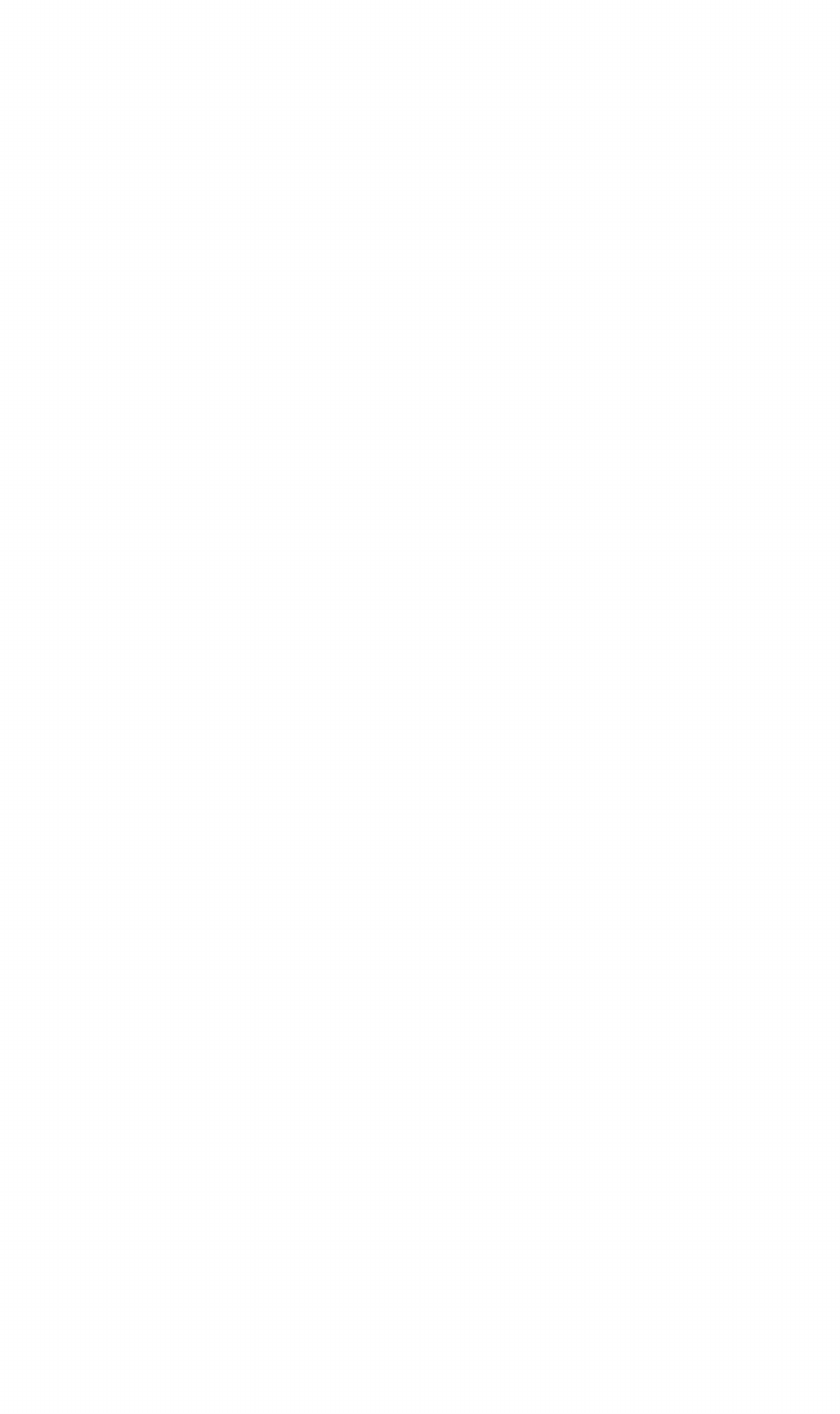Perhaps the situation as regards **the** value of gravity at Dehra Dun is more unsatisfactory than at **any** other national base station in the world. This is particularly unfortunate as it occupies a pride of place, controlling as it does stations distributed over a vast region which is of considerable geodetic **and** tectonic interest. Starting from the year 1904, Dehra Dun has been connected directly **and** indirectly with the various European stations about a dozen times and each time a different value has been obtained. The stations of reference used have been Potsdam, Genoa, Kew and Cambridge, the results being tabulated below :-

| Date of<br>observa-<br>tion. | Observer           | European station<br>of reference. | Instrument<br>used.    | g<br>gals                                                                                                            |
|------------------------------|--------------------|-----------------------------------|------------------------|----------------------------------------------------------------------------------------------------------------------|
| 1. 1904                      | Lenox<br>Conyngham | Kew                               | Potsdam<br>pendulums   | 979,063                                                                                                              |
| 2. 1906                      | Allessio           | Potsdam                           | $, \, \,$              | 979.059<br>(value obtained<br>via Indian sta-<br>tion Colaba,<br>observed by<br>Survey of India<br>in 1904) <b>.</b> |
| 3. 1905                      | Hecker             | $^{\bullet}$                      | $\bullet$              | 979.065<br>(value obtained<br>via Indian sta-<br>tion Jalpaiguri).                                                   |
| 4. 1913                      | Allessio           | Genoa                             | Italian<br>pendulums   | 979.079                                                                                                              |
| 5. 1924                      | Cowie              | Kew                               | Potsdam<br>pendulums   | 979.054                                                                                                              |
| 6. 1927                      | Glennie            | Cambridge                         | Cambridge<br>apparatus | 979.072                                                                                                              |
| 7. 1929                      | Glennie<br>Cowie   | Kew                               | Potsdam<br>pendulums   | 979.068                                                                                                              |
| 8. 1929                      | Spoleto            | Genoa                             | Italian<br>pendulums   | 979.069                                                                                                              |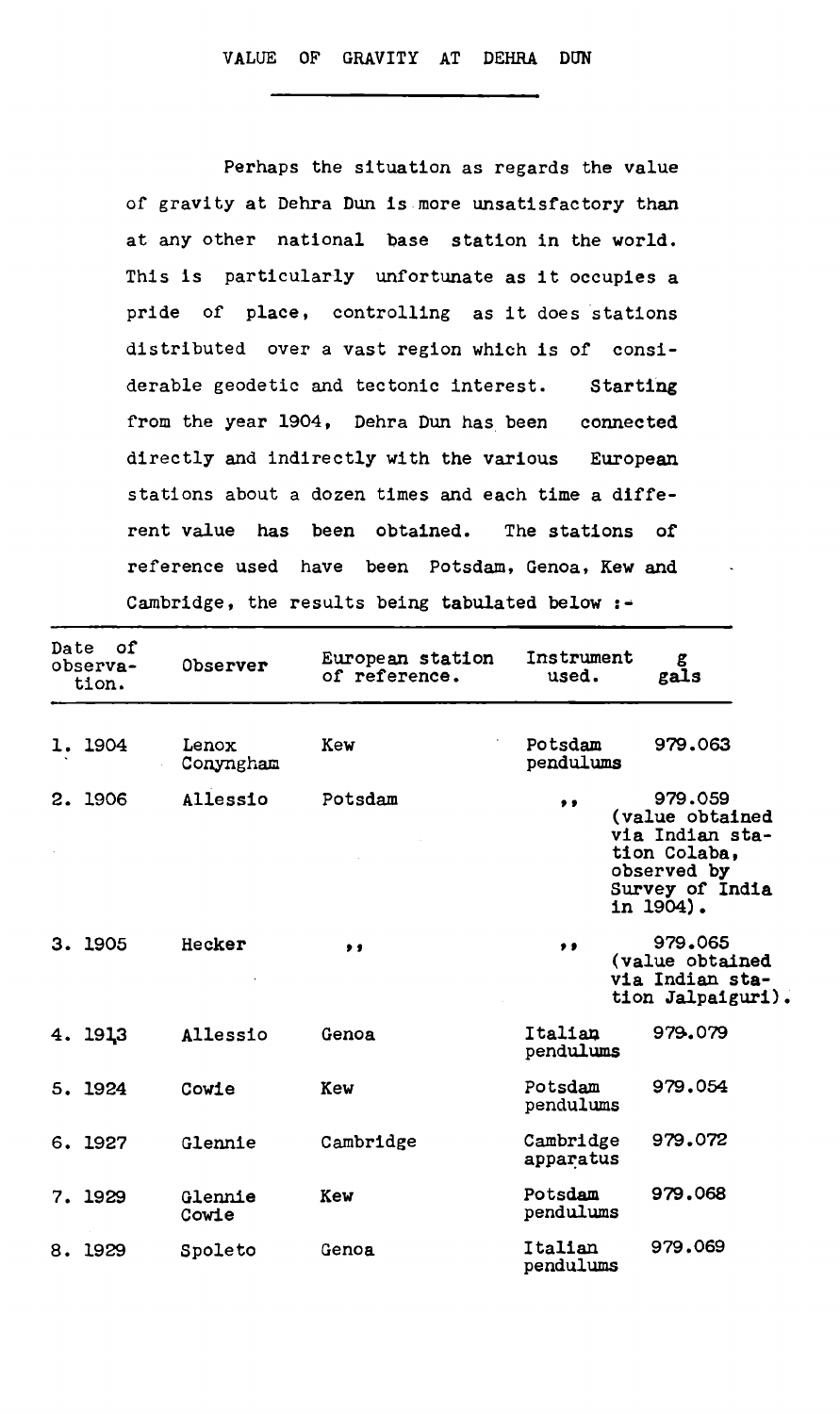| Date of<br>observa-<br>tion. | <b>Observer</b>          | European station<br>of reference. | Instrument<br>g<br>used.<br>gals                                        |
|------------------------------|--------------------------|-----------------------------------|-------------------------------------------------------------------------|
| 9. 1929                      | <b>V-Meinesz</b>         | De Bilt                           | 979.075<br>(via Colombo,<br>observed by<br>Survey of India<br>in 1934). |
| 10. 1932                     | Le joy                   | Potsdam                           | 979.085<br>(via Colombo.<br>observed by<br>Survey of India<br>in 1934). |
| <b>11, 1939</b>              | <b>Browne</b><br>Glennie | Cambridge                         | 979.056                                                                 |

The range is 31 **mgals** which is considerable and is not in accordance with the accuracy expected of **pendulum** observations. Some portions of it may be **due** to errors in the European reference stations but this will be comparatively negligible. The major portion must be ascribed to defects of observation **and** the vagaries of the pendulum apparatus and its ancillaries whose misdeeds are so well **known.** 

The value accepted at Dehra Dun is the first one viz: 979.063 which **was** carried out by Von Sterneck's brass pendulums swung at Kew and Dehra Dun in October 1903 **and** February 1904 respectively. The apparatus was new and the observations **both** at **lbv** and Dehra **Dun were** not regarded as **very** satisfactory-at **Kew** on account of clock trouble and at **Dehra** Dun on account of the room in which pendulums were swung too **large and** high with **an** iron roofing, producing very unsatisfactory temperature conditions during the day time.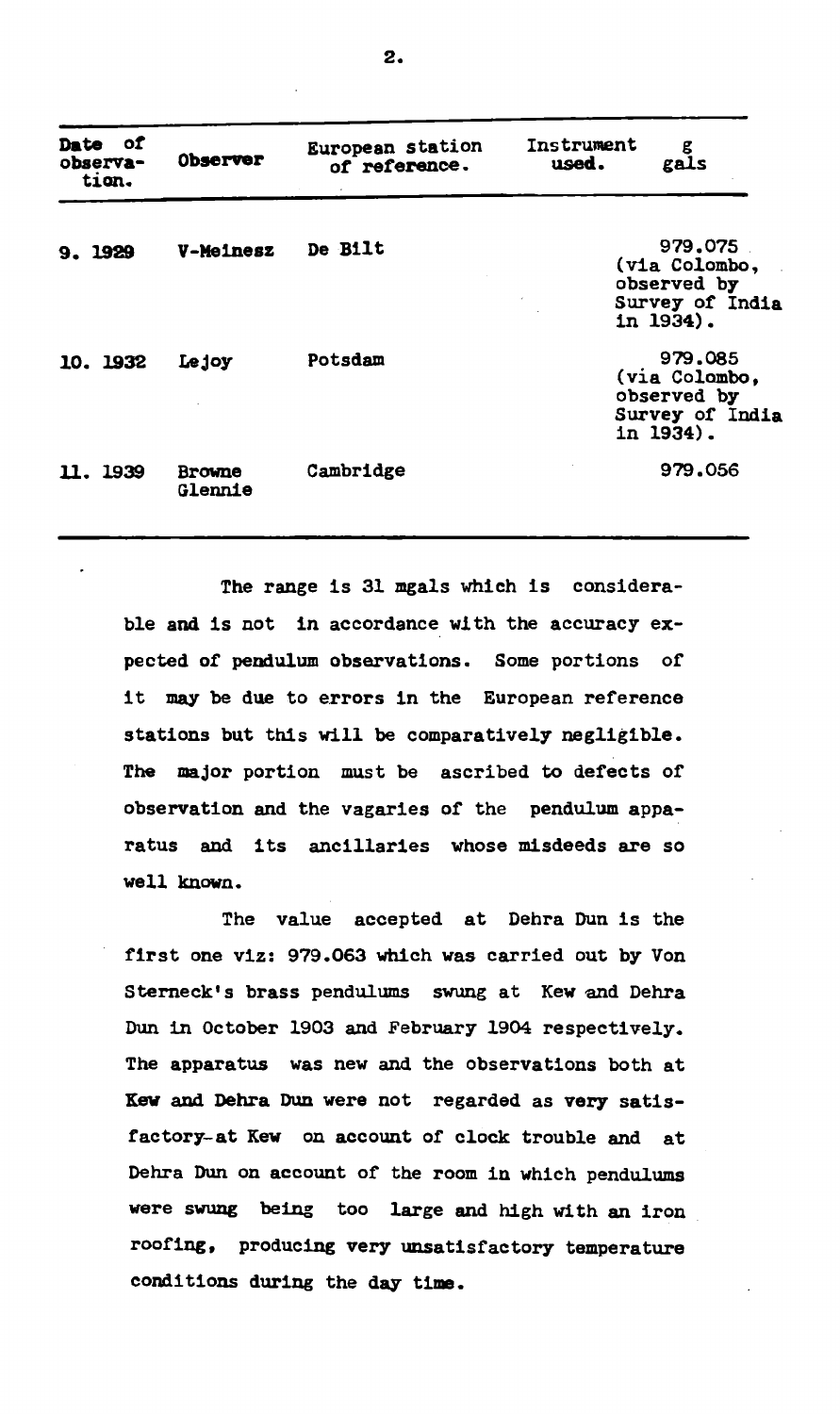**Borrass in his well known 1907 adjustment of the fundamental gravity stations of the world remarked that this determination was unsatisfactory in that observations were not closed at Kew after Dehra** Dun **but that it received strong confirmation from the independent connection of Indian station Jalpaiguri with Potsdam by Hecker in 1905. He accepted the value g=979.065 obtained by Hecker's observations for Dehra Dun via Jalpaiguri and after adjustment in the circuit Hongkong-Jalpaiguri-Dehra**  Dun-Zikawei-Tokyo-Washington-Munich-Vienna obtained **final adjusted value as 979.066.** 

**The subject of gravimetry has expanded considerably now and several studies have been made recently to adjust the national base stations of the world as the earliest adjustment carried out by Borrass in 1907 has been rendered obsolete by recent accurate connections between the various stations. One such study is that by Hirvonen, details of which have not yet been published, but Heiskanen in Publication No.5 of the Isost. Institute of Geodesy, Helsinki has given his final re**sults in the form of a table. The value of g at **Dehra** Dun **according to him is as follows t-**

|           | <b>Borrass</b> | Hirvonen | Survey of India  |
|-----------|----------------|----------|------------------|
|           | (1907)         | (1939)   | (accepted value) |
| Dehra Dun | 979.066        | 979.078  | 979.063          |

**In deriving the above value of 979.078 Hirvonen appears to have given considerable weight to the value obtained indirectly from Alessiors observations at Colaba, practically ignoring the evidence of other connections. The International** 

3.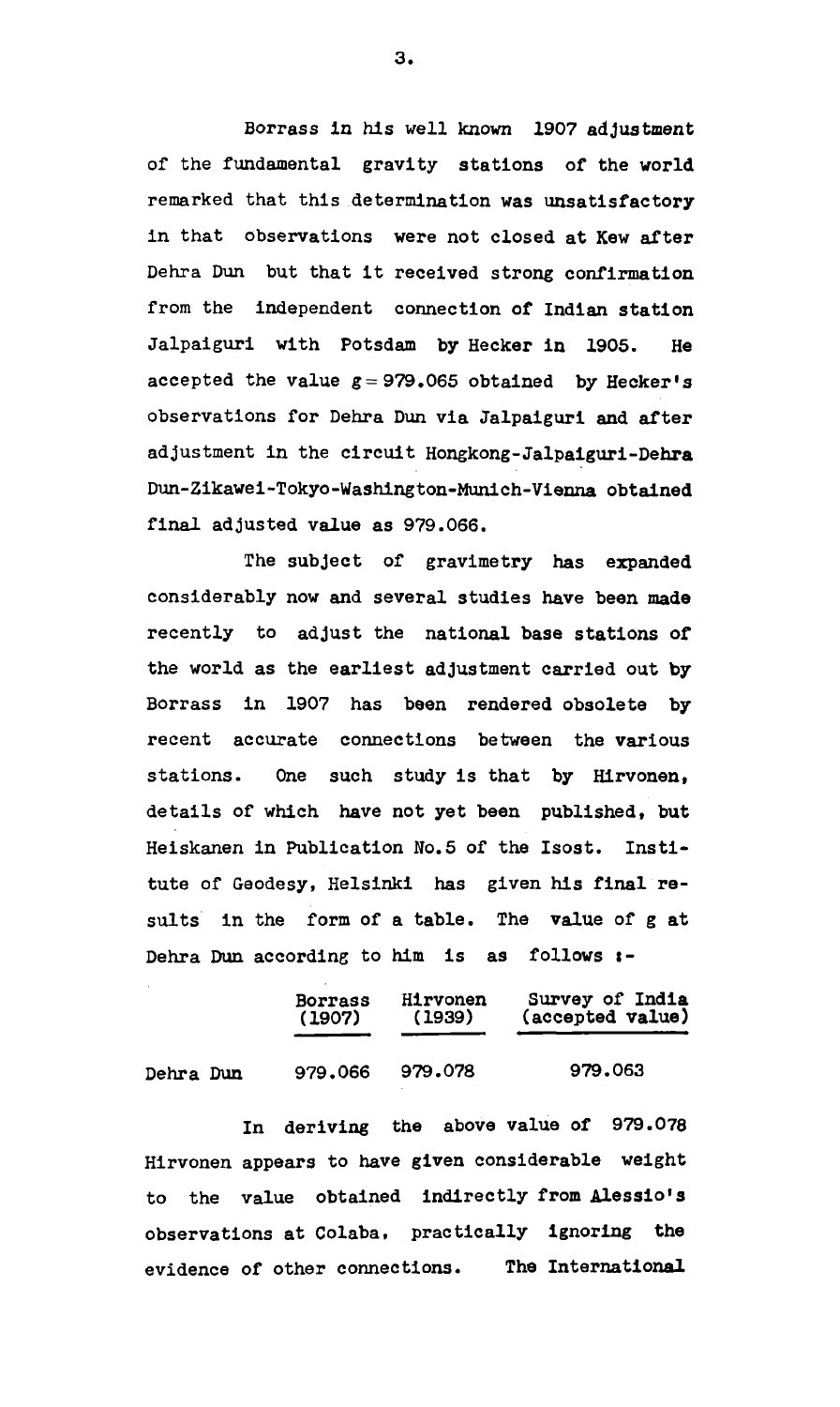Isostatic Institute at Helsinki has accepted Hirvonen's value at Dehra Dun for their study of **the**  1. geoid from gravity values.

2. Morelll has derived the value of 979.073 **f** 0.004 by taking weighted mean of the **three** determinations (1) , **(2) and (4)** but in doing so he has used the value of (1) wrong by 3 mgals. He has mentioned the 1939 connection with modern Cambridge apparatus but the value quoted by him for this determination is 979.072 instead of the correct figure of 979.056. If he had taken into account this very low value of 979.056, he would probably have revised **his** estimate.considerab1y.

It was expected that the 1939 determination, which **was** made with great care with\* modern Cambridge Pendulum apparatus, would give a value in the neighbourhood of 979.072, and if this had happened **we** would have accepted this value as final, rejecting all previous determinations or assigning them such weights **as** to give a weighted **mean** value not differing widely **from** it. However, in his above determination Morelli has correctly placed more reliance on the **value** 979.  $079 \pm 0.0014$  obtained by de Fillipi Expedition. This value deserves a special mention since it was not only the result of a direct connection between **Dehra Dun** and Cenoa carefully executed with eight pendulums but this expedition also

1. **uThe** geoid study of the International Isostatic Institute" by **W.** Heiskanen.

Trans. American Geophysical Union, Vol.28, **1947.** 

2. Carlo Morelli: Compensazione della rete Intern: delle Stazioni di Rifermento per le misure di<br>gravita Relativa Pub. No 221, Instituto Geofi-<br>sico-Trieste, 1946. gravita Relativa Pub. No 221, Instituto Geofi-

4.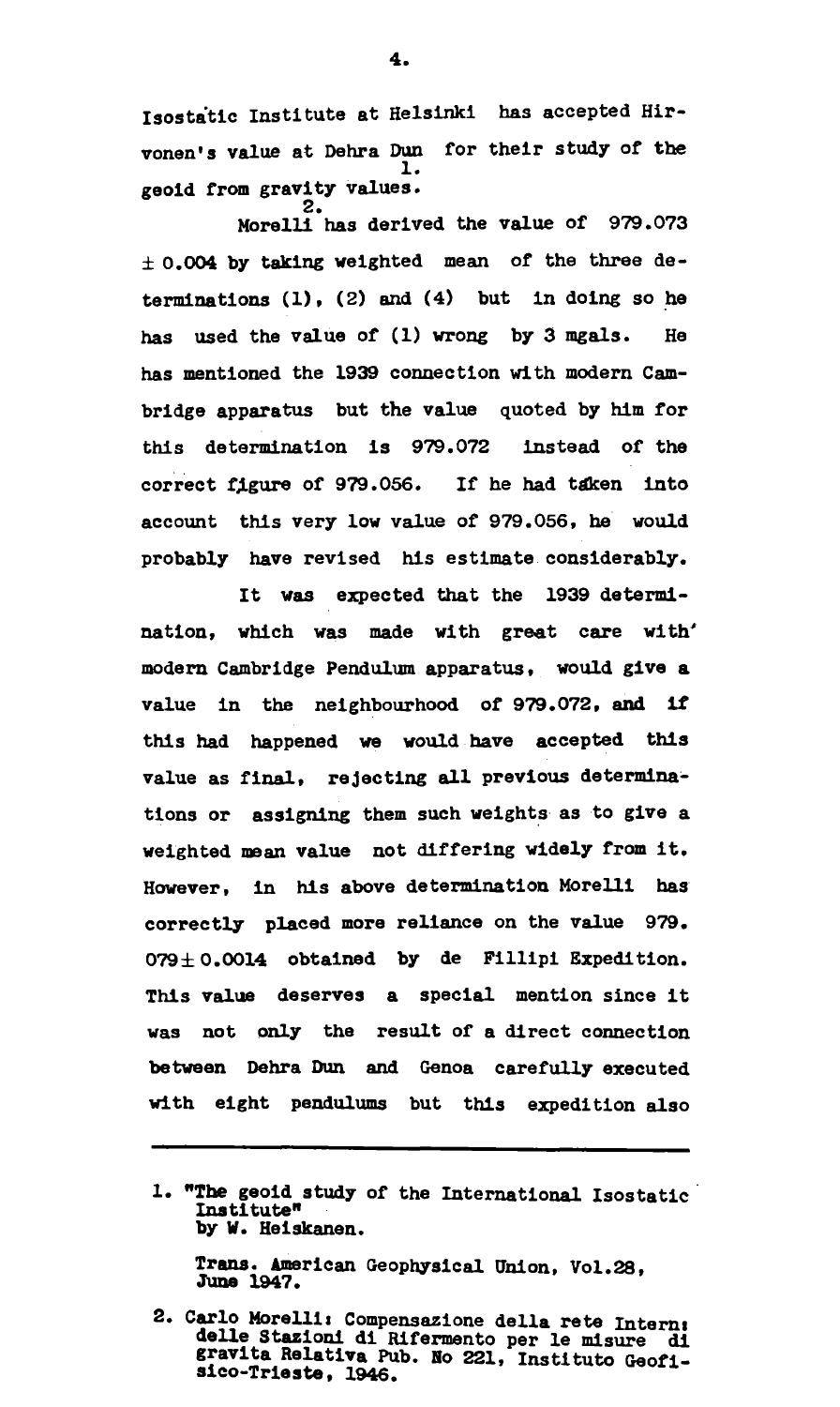connected the Russian work to the Indian by observations at Dehra Dun, Srinagar and Tashkent. The Russian value at Tashkent was found to be higher than even **de** Flllipi's by 8 mgals. affording further indubitable evidence that the accepted value of Dehra **Dun** is too low. None of de Fillipils eight pendulums gave such a low value as 979.063. The value for Dehra Dun in terms of Tashkent is 979.C187, whlch is 24 mgals more **than** the present pccepted value. In view of the abwe **and** the fact that the 1904 Kew-Dehra connection was weak ( as already mentioned ) and Alessio's determination of 1906 via Colaba was of **an** indirect nature one cannot do better than accept provisionally for Dehra Dun de Fillipi's value of 979.079 obtained by Italian pendulums.

Closely bound up wlth the choice of gravity values at the base station of a country is the magnitude of the gravity anomalies there. The isostatic anomalies  $g - Y_{c1}$  in India computed on the International gravity formula **are** predominantly negative. There is no special reason for India being a heavily deficient area. A spurious negative anomaly at a station can be produced by either the normal value  $K$  being too high or the observed value of g derived with respect to Dehra Dun being too low. Evidence is now accumulating that the predominance of negative anomalies are due to both these causes. The value of equatorial gravity G<sub>R</sub> employed in the International formula was derived in such a way **as** to secure the best agreement with the observed values of gravity in the world. The world station of reference is

5.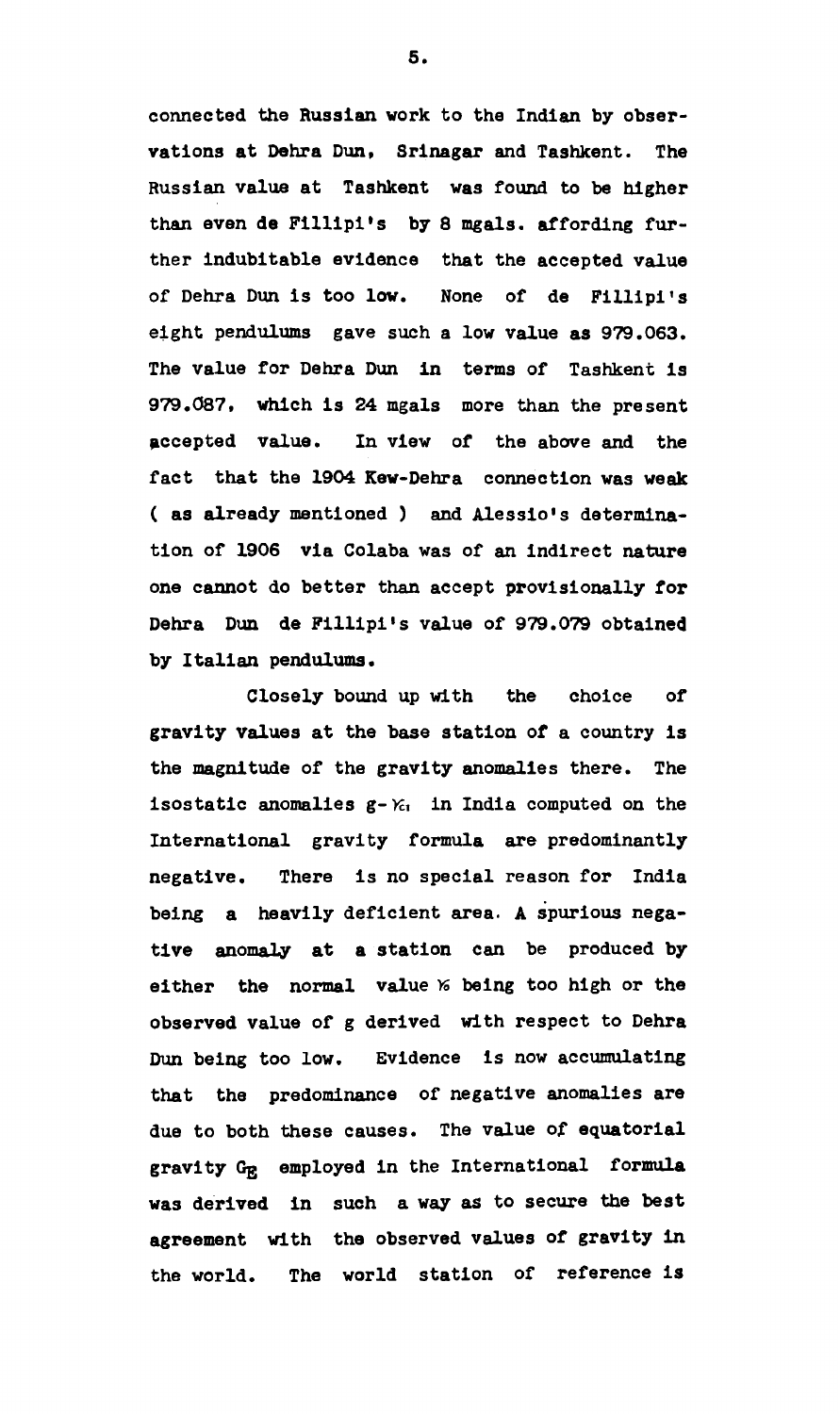potsdam at which the value of gravity adopted is 981.274f 0.003. This value is the result of **an**  elaborate absolute determination by **Kuhnen and**  Furtwangler, made in the beginning of this century.<br>3.<br>Recent work has shown that this value is about 15 work has shown that this value is about mgals too high, and the adoption of a revised lower value for it would reduce % by about this amount. The introduction of a suitable longitude term in the formula, for a reliable determination of which sufficient data is not **yet** available, would further modify the derived values of normal gravity. De Fillipi's value of 979.079 for Dehra Dun appears at present to be the most reasonable figure and if due account is taken of the error in the value of Potsdam, this figure is reduced to 979.064, which is in good agreement with the present adopted value of 979.063 for Dehra Dun. This means that the isostatic gravity anomalies in India need increasing by about 15 mgals, which incidentally will result in the areas of negative and positive anomalies being well balanced.

**<sup>A</sup>**point that might be mentioned here is that the site of. the Base station for Pendulums was altered in 1913, from the Walker Observatory to the Burrard Observatory. The difference in the elevations of the two sites was 9 feet but no comparative observations with the pendulums were taken and the same value of gravity viz. 979.063 was adopted for the new station. The difference of gravity between the two sites has now been accurately

<sup>3. &</sup>quot;A re-examination of the Potsdam Absolute determination of gravitym by H.L. Dryden.

U.S. Department of Commerce, Research Paper R.P. 1502.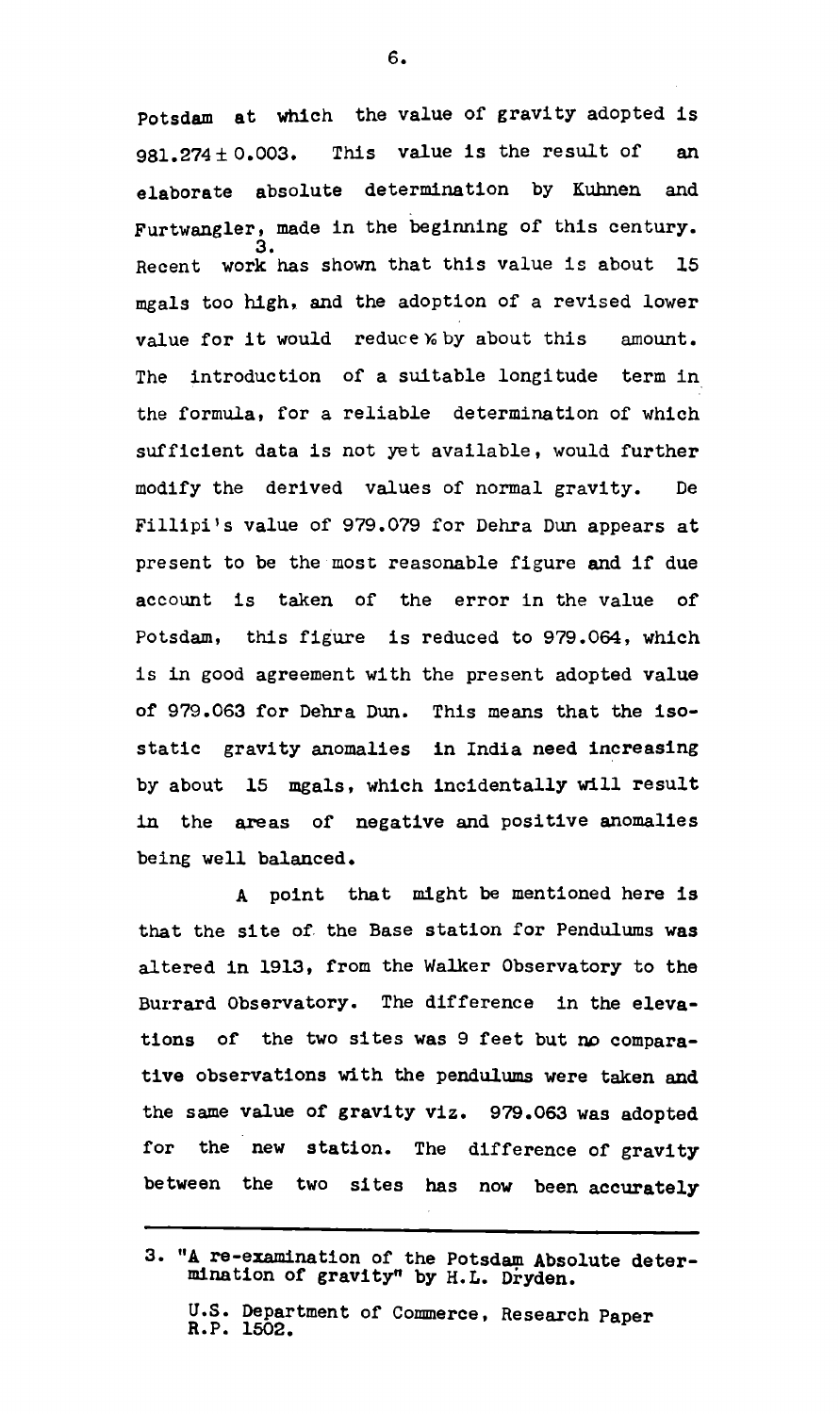measumd with a Frost Gravimeter and **Is** 0.4 mgals. Since the results of pendulums are not of such a high accuracy, this difference is not **of** much importance at the moment. The greater need is **to**  effect a reliable connection to some European station in terms of the revised Potsdam value as the **body** of data now at **hand** appears to be grossly inconsistent and does not permit of a value being adopted which can be regarded as final. As regards the details of **how** to accomplish this connection. the three possible methods are  $: -$ 

- (a) By absolute observations. These are notoriously difficult **and** laborious.
- (b) Relative measures by pendulums. **Our**  past experience **has** shown that the scheme of relative observations between stations so far apart as Dehra Dun **and** some European station is beset with considerable uncertainties.
- (c) With the help of gravimeters. These now dominate the domain of gravimetry **and** have been carried to such a high pitch of accuracy that they appear to be the best solution.

The Survey of India have acquired a Frost Gravimeter but it is inapplicable to this geodetic problem on account of its small range and other limitations. News has now **been** received by **the**  writer from Dr.G.P. Woollard of the Wood Hole Oceanographic Institution that he is hoping shortly to connect the principal gravity stations of the world with a temperature compensated meter having a range of 5000 mgals **and a** sensitivity of 0.6 mgals. **Three**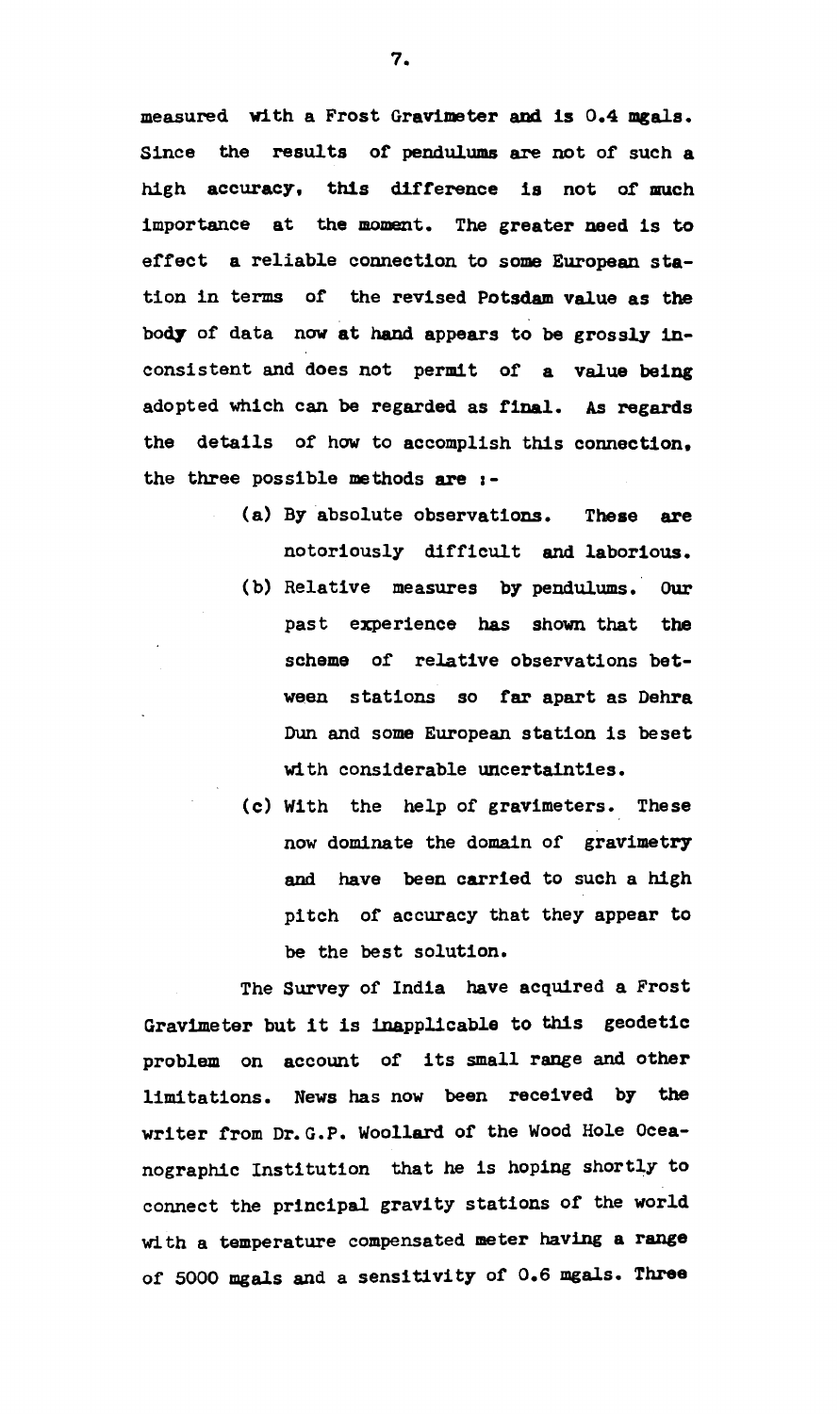stations in India and Pakistan are in his progra**mme. The Survey of India will afford active cooperation, and it is hoped that results of his observations will enable us to settle the vexed and unsolved question of the value of gravity to be adopted for our base station.** 

 $\overline{\mathbf{s}}$ o